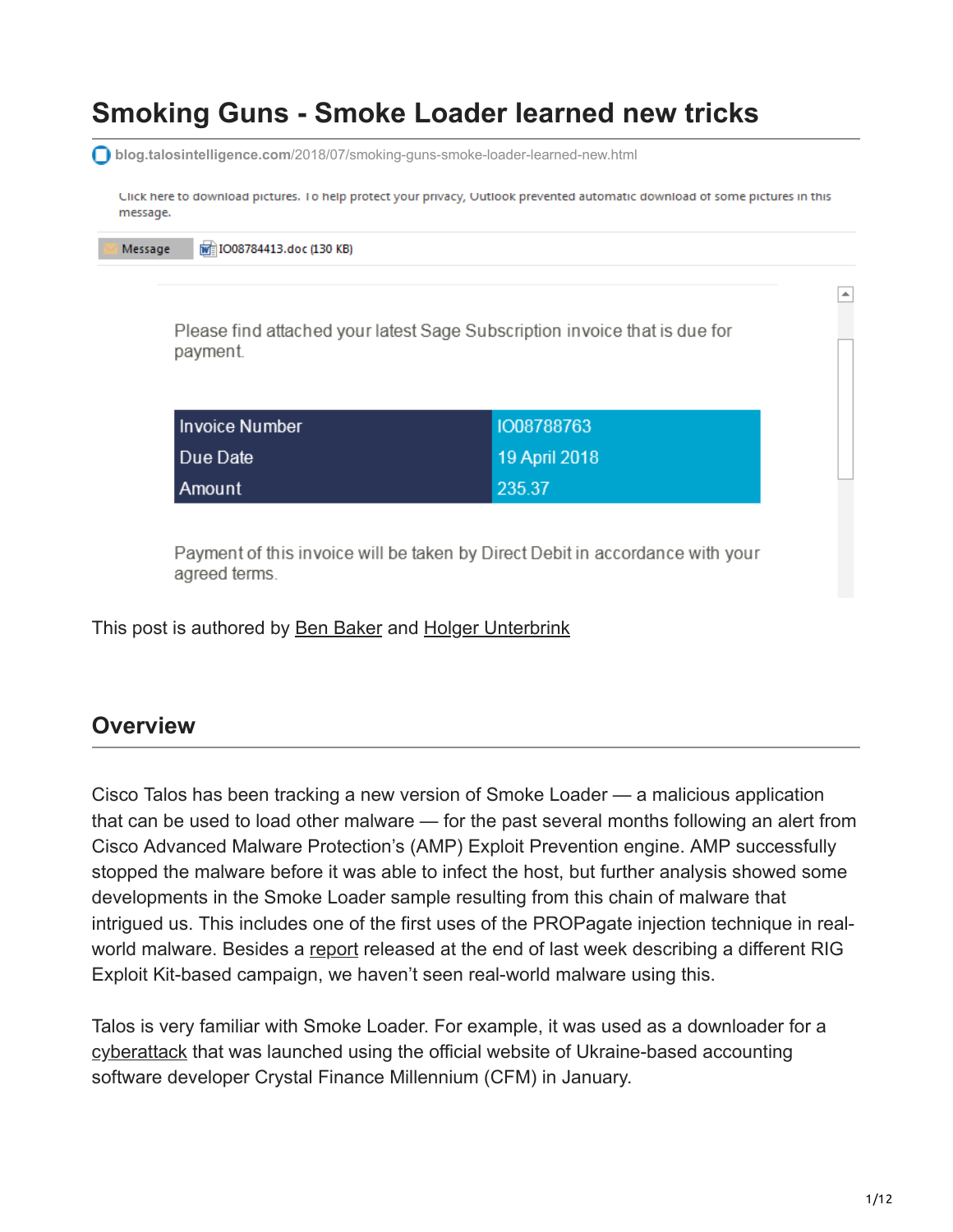Similar to many other campaigns, the initial infection vector was an email with a malicious Microsoft Word document attached. The victims were tricked into opening the attachment and enabling the embedded macros. This started the malware-downloading chain, down to the final Smoke Loader infection and its plugins.

Smoke Loader is primarily used as a downloader to drop and execute additional malware like ransomware or [cryptocurrency](https://blog.talosintelligence.com/2018/01/malicious-xmr-mining.html) miners. Actors using Smoke Loader botnets have posted on malware forums attempting to sell third-party payload installs. This sample of Smoke Loader did not transfer any additional executables, suggesting that it may not be as popular as it once was, or it's only being used for private purposes.

The plugins are all designed to steal sensitive information from the victim, specifically targeting stored credentials or sensitive information transferred over a browser — including Windows and Team Viewer credentials, email logins, and others.

## **Technical details**

#### **Infection Chain**

As mentioned above, the infection chain started with an email and an attached malicious Word document

(*b98abdbdb85655c64617bb6515df23062ec184fe88d2d6a898b998276a906ebc*). You can see the content of this email below.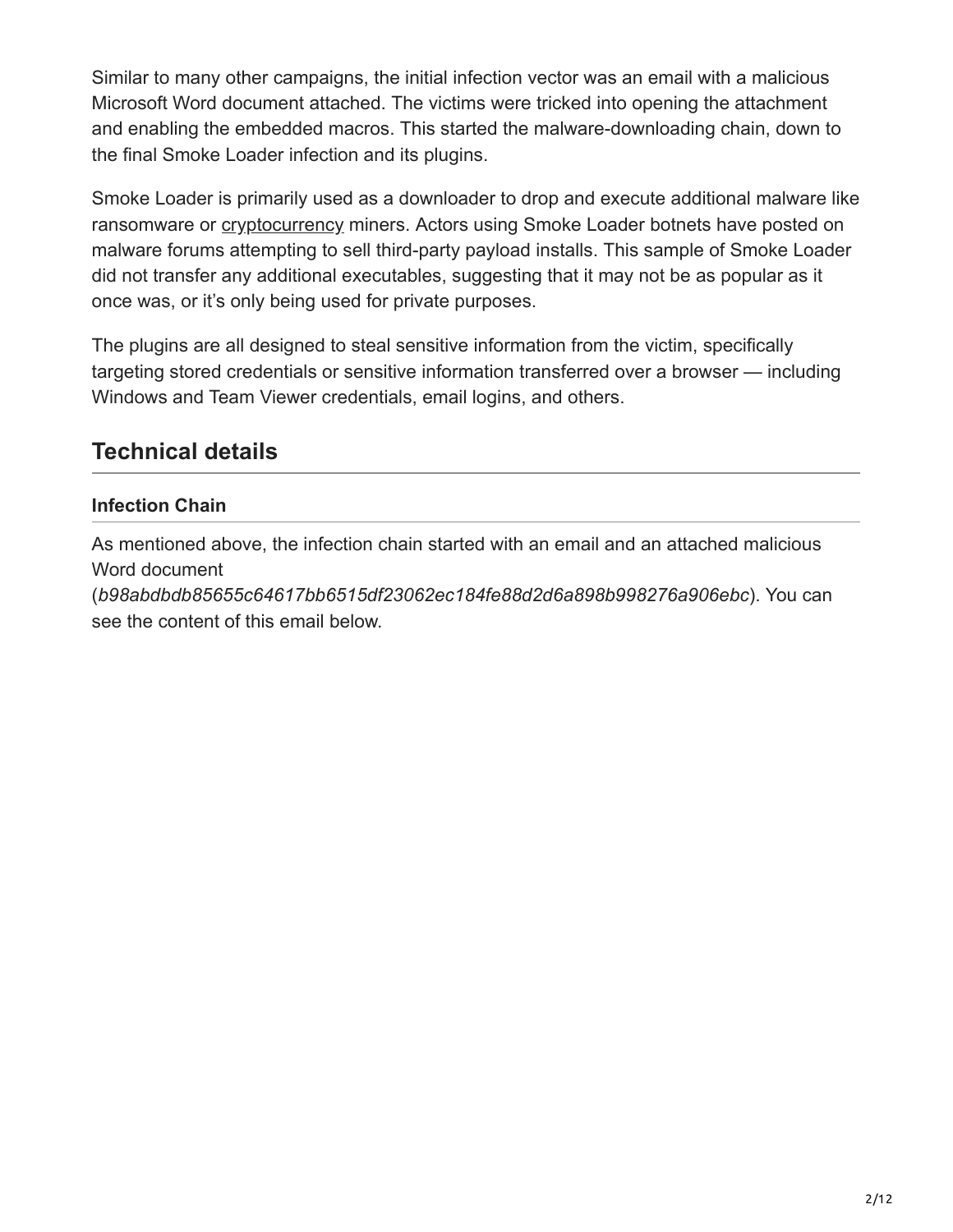|          |                                                                                                   | Sage UK <noreply@sage-invoice142.bid></noreply@sage-invoice142.bid>                                                          |  |  |  |  |
|----------|---------------------------------------------------------------------------------------------------|------------------------------------------------------------------------------------------------------------------------------|--|--|--|--|
| redacted |                                                                                                   | Your Sage subscription invoice is Due                                                                                        |  |  |  |  |
| message. | If there are problems with how this message is displayed, click here to view it in a web browser. | Click here to download pictures. To help protect your privacy, Outlook prevented automatic download of some pictures in this |  |  |  |  |
| Message  | MillO08784413.doc (130 KB)                                                                        |                                                                                                                              |  |  |  |  |
|          |                                                                                                   |                                                                                                                              |  |  |  |  |
|          |                                                                                                   |                                                                                                                              |  |  |  |  |
|          |                                                                                                   |                                                                                                                              |  |  |  |  |
|          | payment.                                                                                          | Please find attached your latest Sage Subscription invoice that is due for                                                   |  |  |  |  |
|          |                                                                                                   |                                                                                                                              |  |  |  |  |
|          | <b>Invoice Number</b>                                                                             | 1008788763                                                                                                                   |  |  |  |  |
|          | Due Date                                                                                          | 19 April 2018                                                                                                                |  |  |  |  |
|          | Amount                                                                                            | 235.37                                                                                                                       |  |  |  |  |
|          |                                                                                                   |                                                                                                                              |  |  |  |  |
|          |                                                                                                   | Payment of this invoice will be taken by Direct Debit in accordance with your                                                |  |  |  |  |
|          | agreed terms.                                                                                     |                                                                                                                              |  |  |  |  |
|          | Still need to contact us?                                                                         |                                                                                                                              |  |  |  |  |

Fig. 1 - Phishing Email

The attached Word document had an embedded macro that initiated the second stage and downloaded the Trickbot malware.

(*0be63a01e2510d161ba9d11e327a55e82dcb5ea07ca1488096dac3e9d4733d41*).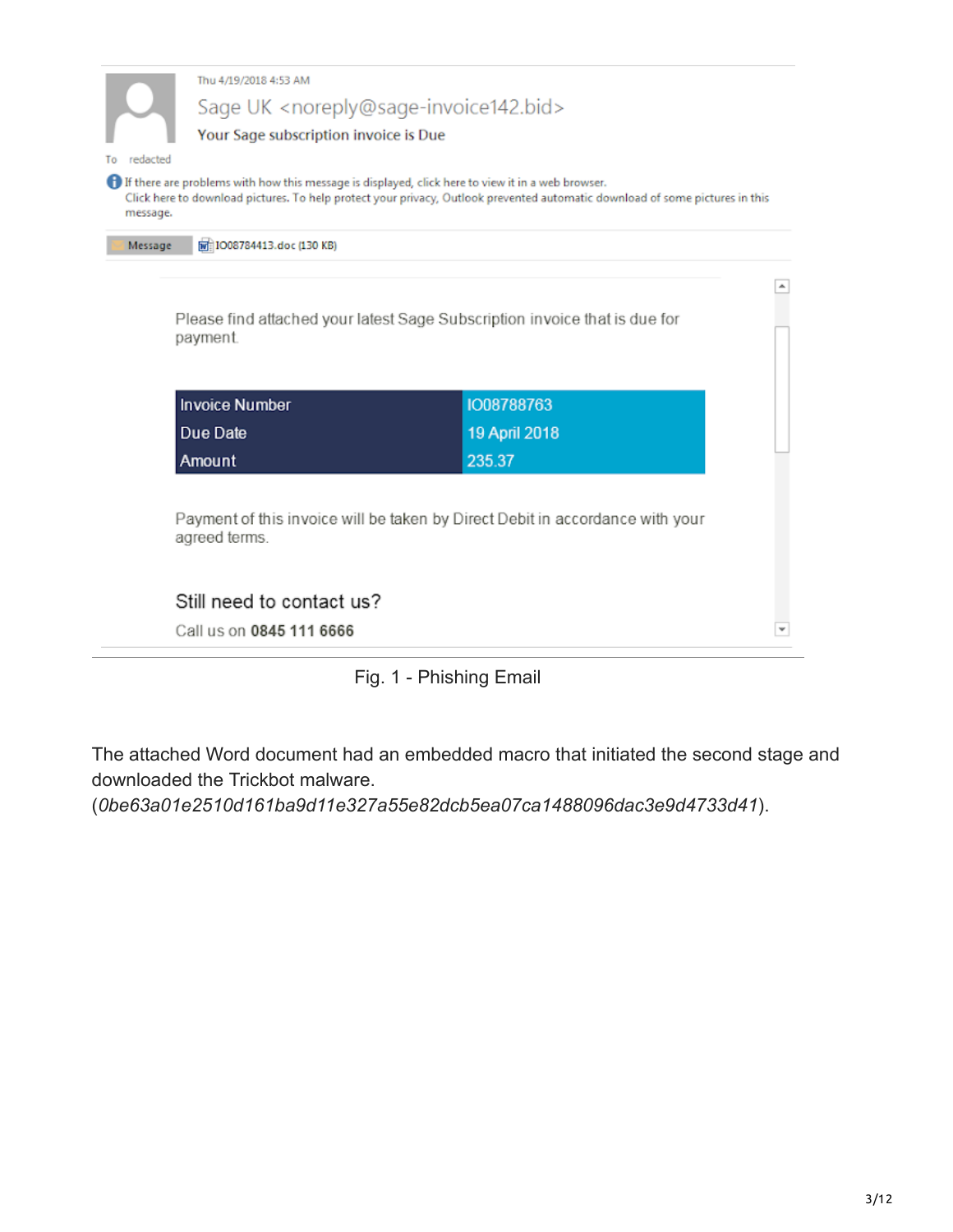|                                    | Sage (LIK) Limited, North Park, Newcastle Upon Tyne NE13 6AA                                         | <b>ACCOUNT NUMBER</b>         | <b>Frable Content</b>                               |  |  |
|------------------------------------|------------------------------------------------------------------------------------------------------|-------------------------------|-----------------------------------------------------|--|--|
|                                    | Will Registration No. 023 555 6098 05                                                                | <b>INVOICE/TAX POINT DATE</b> | <b>Enable Content</b>                               |  |  |
|                                    |                                                                                                      | <b>INVOICE NUMBER</b>         | [Enable Content]                                    |  |  |
| EMail: creditcontrol@sage.com      | Tel: 0845 111 6666 Fax: 0845 245 0253                                                                | <b>CUSTOMER REFERENCE</b>     | [Enable Content]                                    |  |  |
| <b>INVOICE ADDRESS</b>             |                                                                                                      | DELIVERY ADDRESS              |                                                     |  |  |
| Company: [Enable Content]          |                                                                                                      | Company: [Enable Content]     |                                                     |  |  |
| Address: [Enable Content]          |                                                                                                      | Address [Engble Content]      |                                                     |  |  |
|                                    |                                                                                                      |                               |                                                     |  |  |
|                                    |                                                                                                      |                               |                                                     |  |  |
|                                    |                                                                                                      | Microsoft Word                | ×                                                   |  |  |
|                                    |                                                                                                      |                               |                                                     |  |  |
|                                    | Macros have been disabled. The document you are attempting to open requires<br>macros to be enabled. |                               |                                                     |  |  |
|                                    |                                                                                                      |                               |                                                     |  |  |
|                                    | Please click the 'Enable Content" button for properly displaying this document.                      |                               |                                                     |  |  |
|                                    |                                                                                                      |                               |                                                     |  |  |
|                                    |                                                                                                      |                               |                                                     |  |  |
|                                    |                                                                                                      |                               | <b>OK</b><br>Cancel                                 |  |  |
|                                    |                                                                                                      |                               |                                                     |  |  |
|                                    |                                                                                                      |                               |                                                     |  |  |
|                                    |                                                                                                      |                               |                                                     |  |  |
|                                    |                                                                                                      |                               |                                                     |  |  |
|                                    |                                                                                                      |                               |                                                     |  |  |
|                                    |                                                                                                      |                               |                                                     |  |  |
|                                    |                                                                                                      |                               |                                                     |  |  |
|                                    |                                                                                                      |                               |                                                     |  |  |
|                                    |                                                                                                      |                               |                                                     |  |  |
|                                    |                                                                                                      |                               |                                                     |  |  |
|                                    |                                                                                                      |                               |                                                     |  |  |
|                                    |                                                                                                      |                               |                                                     |  |  |
|                                    |                                                                                                      |                               |                                                     |  |  |
|                                    |                                                                                                      |                               |                                                     |  |  |
|                                    |                                                                                                      |                               |                                                     |  |  |
|                                    | Visit www.sage.co.uk for all the latest information on Sage products and services                    |                               |                                                     |  |  |
|                                    | .                                                                                                    | <b>TOTAL</b>                  | [Enable Content] [Enable Content] [Finable Content] |  |  |
| VAT Rates (1) 20% (2) 17.5% (3) 0% |                                                                                                      |                               |                                                     |  |  |

Fig. 2 - Email attachment: IO08784413.doc

This document downloads and executes the Trickbot malware from *hxxp://5[.]149[.]253[.]100/sg3.exe*, or *hxxp://185[.]117[.]88[.]96/sg3.exe* as *%TEMP%\[a-zA-Z]{6-9}.exe*. These URLs have served up multiple malicious executables in the past, including samples of Trickbot.

In our Trickbot cases, the malware finally downloaded the Smoke Loader trojan (*b65806521aa662bff2c655c8a7a3b6c8e598d709e35f3390df880a70c3fded40*), which installed five additional Smoke Loader plugins. We are describing these plugins in detail later in the plugins section of this report.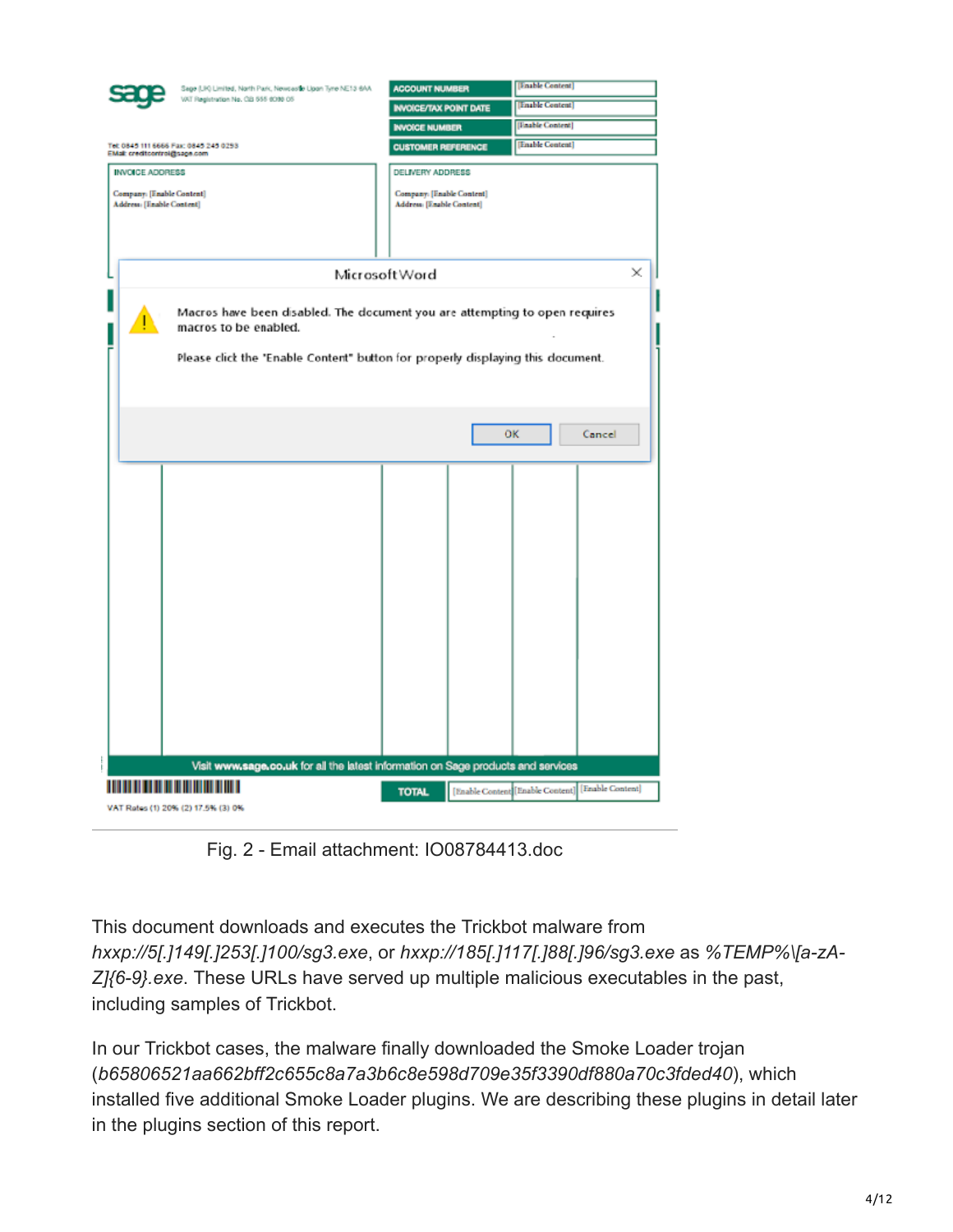#### **Trickbot**

#### (*0be63a01e2510d161ba9d11e327a55e82dcb5ea07ca1488096dac3e9d4733d41*)

Smoke Loader has often dropped Trickbot as a payload. This sample flips the script, with our telemetry showing this Trickbot sample dropping Smoke Loader. This is likely an example of malware-as-a-service, with botnet operators charging money to install third-party malware on infected computers. We haven't analysed the Trickbot sample further, but for your reference, we are providing the Trickbot configuration here (IP addresses redacted with bracketed dots for security reasons.):

*<mcconf>*

*<ver>1000167</ver> <gtag>wrm13</gtag> <srv>185[.]174[.]173[.]34:443</srv> <srv>162[.]247[.]155[.]114:443</srv> <srv>185[.]174[.]173[.]116:443</srv> <srv>185[.]174[.]173[.]241:443</srv> <srv>62[.]109[.]26[.]121:443</srv> <srv>185[.]68[.]93[.]27:443</srv> <srv>137[.]74[.]151[.]148:443</srv> <srv>185[.]223[.]95[.]66:443</srv> <srv>85[.]143[.]221[.]60:443</srv> <srv>195[.]123[.]216[.]115:443</srv> <srv>94[.]103[.]82[.]216:443</srv> <srv>185[.]20[.]187[.]13:443</srv> <srv>185[.]242[.]179[.]118:443</srv> <srv>62[.]109[.]26[.]208:443</srv> <srv>213[.]183[.]51[.]54:443</srv> <srv>62[.]109[.]24[.]176:443</srv> <srv>62[.]109[.]27[.]196:443</srv> <srv>185[.]174[.]174[.]156:443</srv> <srv>37[.]230[.]112[.]146:443</srv> <srv>185[.]174[.]174[.]72:443</srv> </servs> <autorun> <module name="systeminfo" ctl="GetSystemInfo"/> <module name="injectDll"/> </autorun> </mcconf>*

**Smoke Loader packer/injector details**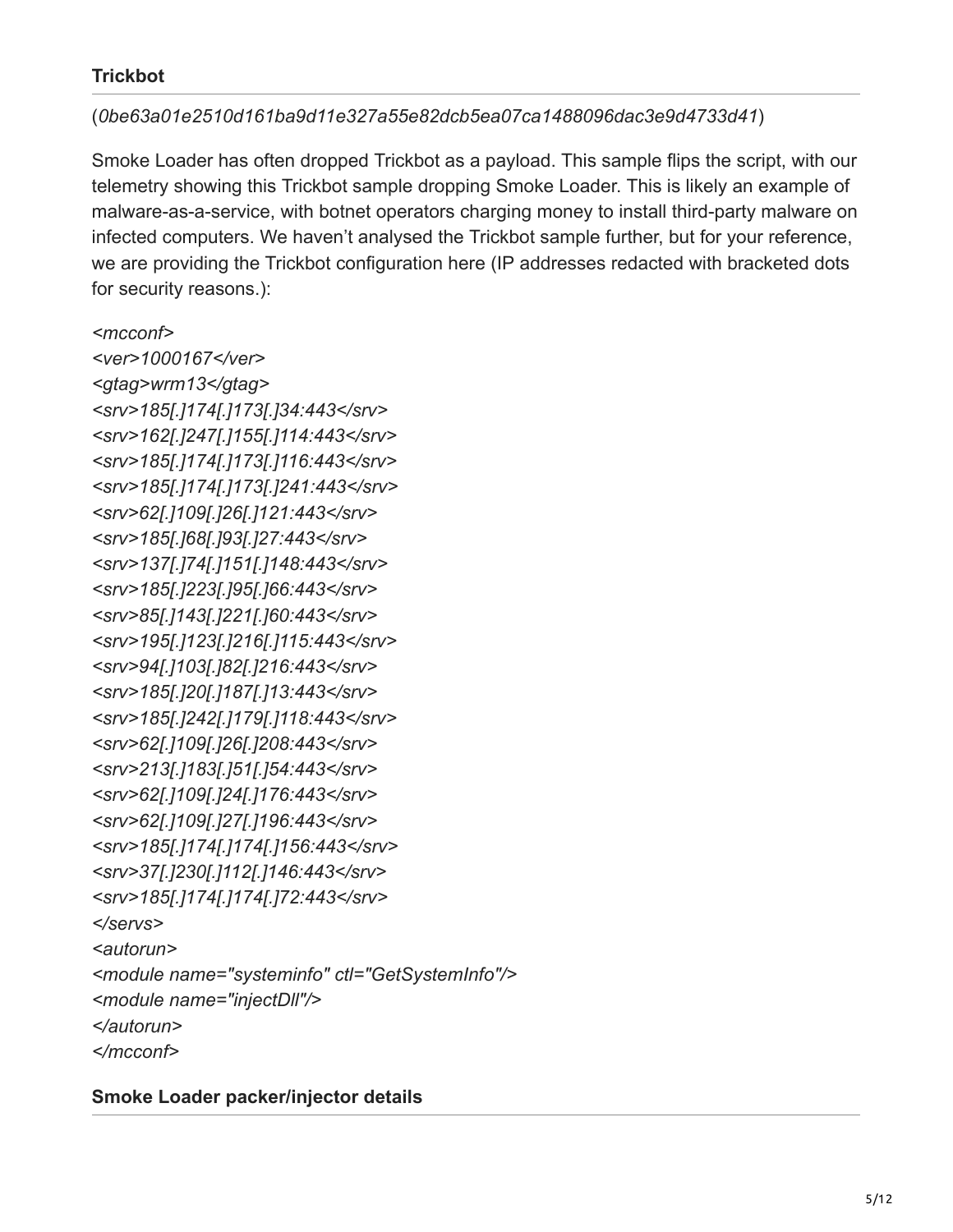Malware frequently iterates through process lists to find a process to inject. Security researchers know this process well and have created many tools to track the Windows APIs used in this technique, like CreateToolhelp32Snapshot. This Smoke Loader sample avoids iterating through process lists by calling the Windows API GetShellWindow to get a handle to the shell's desktop window, then calling GetWindowThreadProcessId to get the process ID of Explorer.exe.

Smoke Loader then uses standard injection API to create and write two memory sections in Explorer, one for shellcode and another for a UxSubclassInfo structure to be used later for **PROPagate injection**.

GetShellWindow -> GetWindowThreadProcessId -> NtOpenProcess -> NtCreateSection -> NtMapViewOfSection x2 -> NtUnmapViewOfSection

The window handle retrieved from the previous call to GetShellWindow has a second purpose. Smoke Loader uses EnumChildWindows to iterate through each of the handle's child windows to find one containing the property UxSubclassInfo, which indicates it is vulnerable to PROPagate injection.

PROPagate injection was first described by a [security researcher](http://www.hexacorn.com/blog/2017/10/26/propagate-a-new-code-injection-trick/) in late 2017, though there were no public POCs available when Smoke Loader started using it. The Smoke Loader developers likely used publicly available notes on PROPagate to recreate the technique.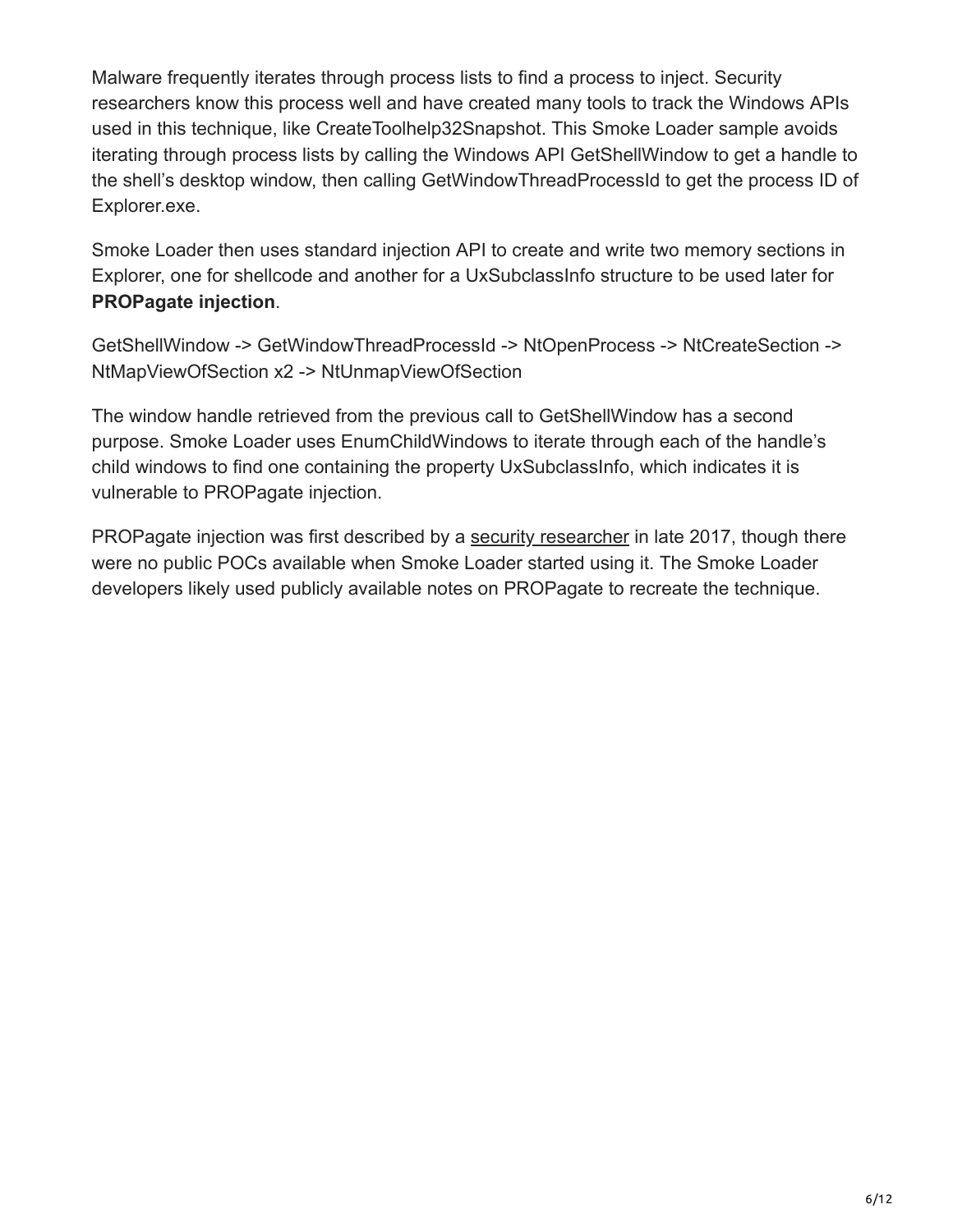

Fig. 3 - PROPagate Injection

For each child window, the injector calls EnumPropsA to iterate through window properties until it finds UxSubclassInfo. This function also showcases some of the anti-analysis techniques employed by this sample's packer. There are several unnecessary jumps for control flow obfuscation, including simple opaque predicates leading to junk code.

"Deobf\_next\_chunk" takes arguments for size and offset for the next chunk of code to deobfuscate and execute, so the bulk of the malicious code is deobfuscated as needed, and can be obfuscated again once the next chunk is loaded. The obfuscation method is a simple one-byte XOR with the same hardcoded value for every piece.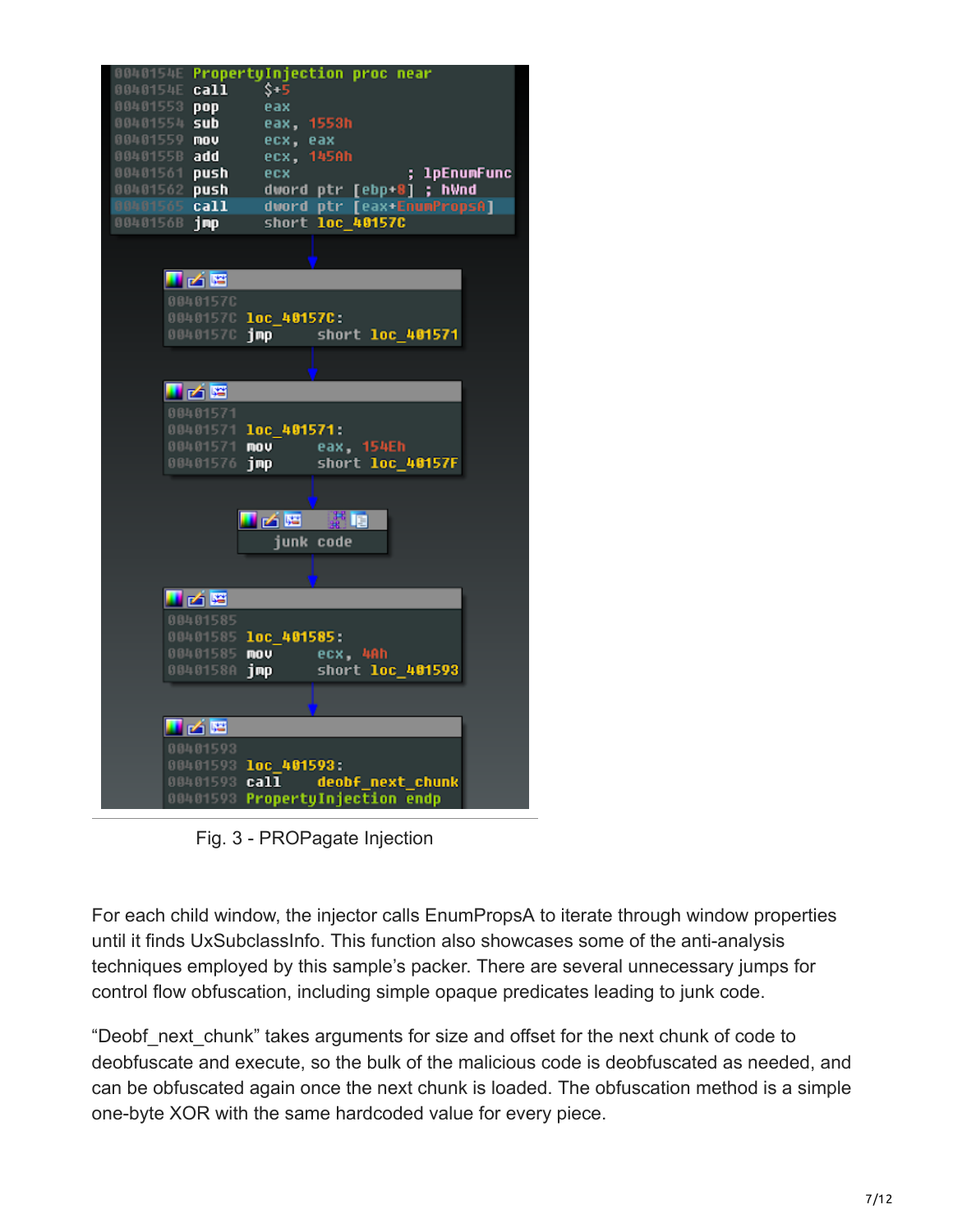These anti-analysis techniques are accompanied by anti-debugging and anti-VM checks, as well as threads dedicated to scanning for processes and windows belonging to analysis tools. These features complicate forensics, runtime AV scanners, tracing, and debugging.

| 00401763 | propaqate Injection proc near |                 |                                    |
|----------|-------------------------------|-----------------|------------------------------------|
| 00401763 | pop                           | eax             |                                    |
| 00401764 | push                          |                 | dword ptr [ebp-14h] ; hData        |
| 00401767 | push                          | eax             | <u>; UxSubclassInfo</u>            |
| 00401768 | push                          |                 | dword ptr [ebp-2Ch] ; hWnd         |
| 0040176B | call                          |                 | dword ptr [ebx+SetPropA]           |
| 00401771 | push                          | edi             | <u>; IParam</u>                    |
| 00401772 | push                          | edi             | ; wParam                           |
| 00401773 | push                          | WM NOTIFY       | ; Msq                              |
| 00401775 | push                          |                 | dword ptr [ebp-2Ch] ; hWnd         |
| 00401778 | call                          |                 | dword ptr [ebx+SendMessageA]       |
| 0040177E | push                          | edi             | ; IParam                           |
| 0040177F | push                          | edi             | ; wPar <u>am</u>                   |
| 00401780 | push                          | <b>WM PAINT</b> | ; Msq                              |
| 00401782 | push                          |                 | dword ptr [ebp-2Ch] ; hWnd         |
| 00401785 | call                          |                 | dword ptr [ebx+SendNotifyMessageA] |
| 0040178B | push                          | dword           | ptr [ebp-1Ch]                      |
| 0040178E | call                          |                 | dword ptr [ebx+NtClose]            |

Fig. 4 - Trigger malicious event handler via WM\_NOTIFY and WM\_PAINT

Once the shellcode and UxSubclassInfo data are written to the remote process, the injector calls SetPropA to update the property for the window, then sends WM\_NOTIFY and WM PAINT messages to the target window to force it to trigger the malicious event handler that executes the injected shellcode.

#### **Injected shellcode: Smoke Loader**

Smoke Loader received five interesting plugins instead of additional payloads. Each plugin was given its own Explorer.exe process to execute in, and the malware used older techniques to inject each plugin into these processes. Each Explorer.exe process is created with the option CREATE\_SUSPENDED, the shellcode is injected, then executed using ResumeThread. This is noisy and leaves six Explorer.exe processes running on the infected machine.

### **Plugins**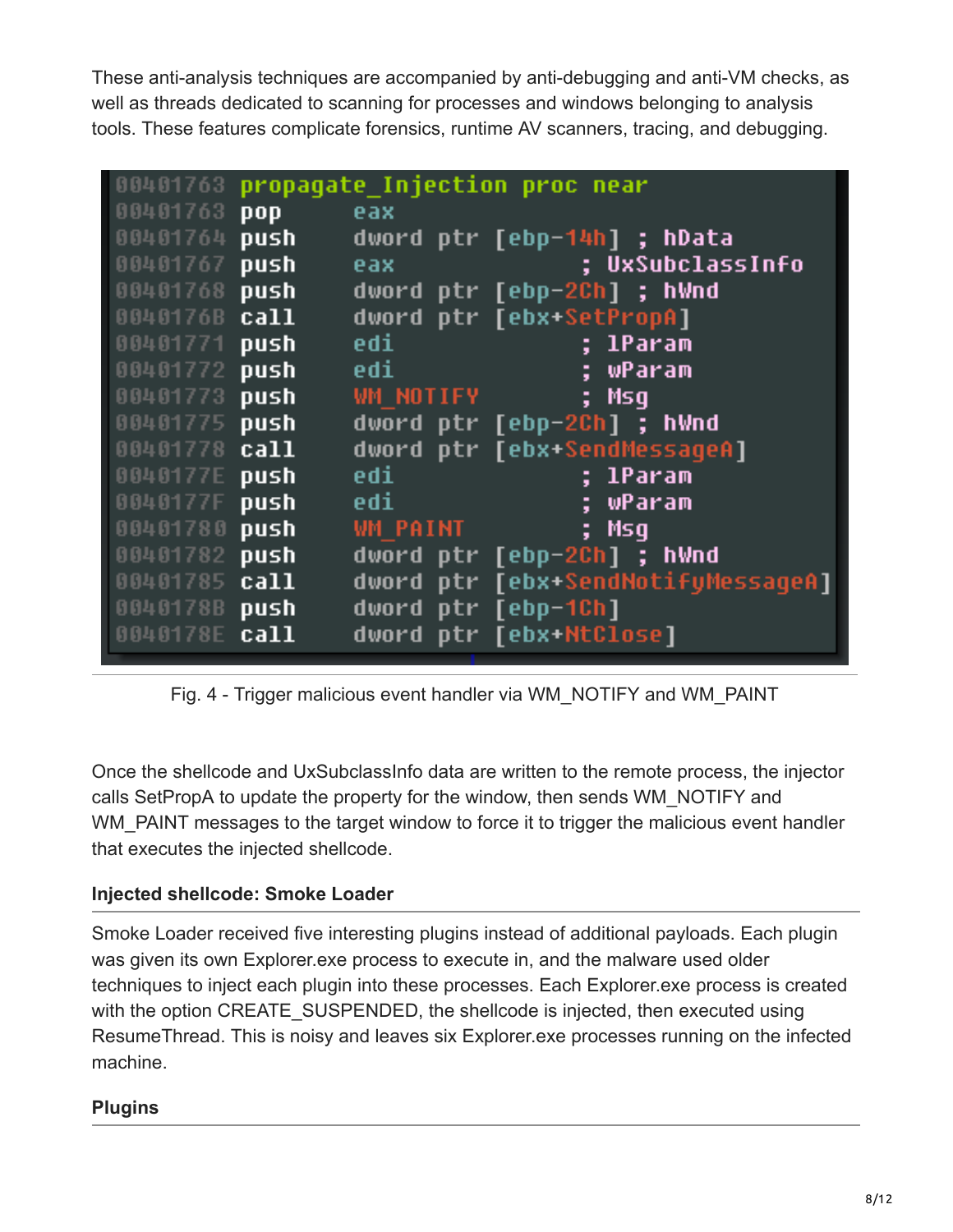As mentioned above, the plugins are all designed to steal sensitive information from the victim, explicitly targeting stored credentials or sensitive information transferred over a browser. Each plugin uses the mutex "opera\_shared\_counter" to ensure multiple plugins don't inject code into the same process at the same time.

#### **Plugin 1:**

This is the largest plugin with approximately 2,000 functions. It contains a statically linked SQLite library for reading local database files.

It targets stored info for Firefox, Internet Explorer, Chrome, Opera, QQ Browser, Outlook, and Thunderbird.

Recursively searches for files named logins.json which it parses for *hostname*, *encryptedUsername*, and *encryptedPassword.*

- vaultcli.dll Windows Credential Manager
- POP3, SMTP, IMAP Credentials

#### **Plugin 2:**

This plugin recursively searches through directories looking for files to parse and exfiltrate.

*Outlook \*.pst \*.ost Thunderbird \*.mab \*.msf inbox sent templates drafts archives The Bat! \*.tbb \*.tbn \*.abd*

#### **Plugin 3:**

This one injects into browsers to intercept credentials and cookies as they are transferred over HTTP and HTTPS.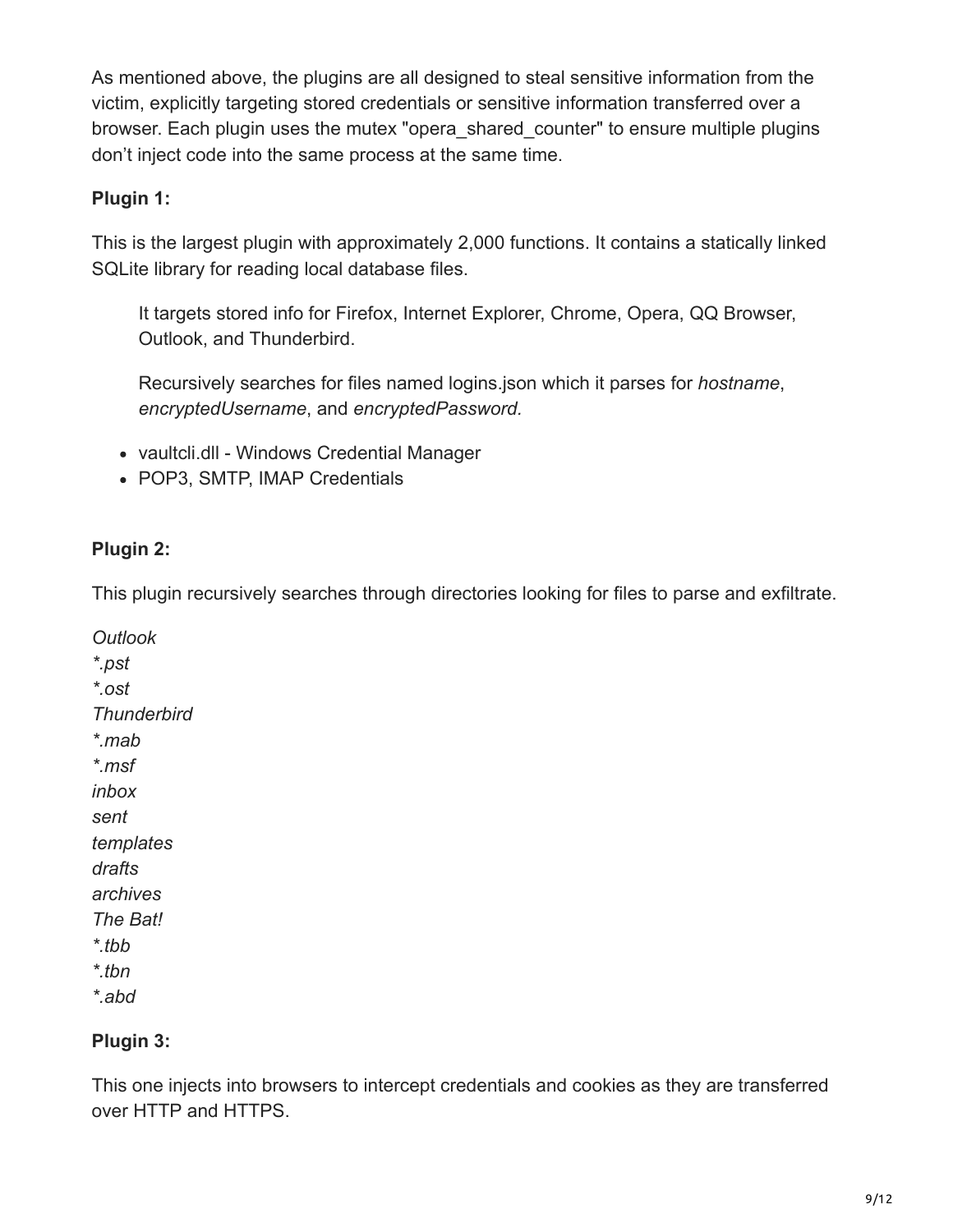If "*fgclearcookies*" is set, kills browser processes and deletes cookies.

- iexplore.exe and microsoftedgecp.exe
	- *HttpSendRequestA*
	- *HttpSendRequestW*
	- *InternetWriteFile*
	- *firefox.exe*

PR\_Write in *nspr4.dll* or *nss3.dll*

- chrome.exe *unknown function inside chrome.dll*
- opera.exe
	- *unknown function inside opera\_browser.dll or opera.dll*

#### **Plugin 4:**

This hooks *ws2\_32!send* and *ws2\_32!WSASend* to attempt to steal credentials for *ftp, smtp, pop3*, and *imap*

#### **Plugin 5:**

This one injects code into *TeamViewer.exe* to steal credentials

### **IOC**

B98abdbdb85655c64617bb6515df23062ec184fe88d2d6a898b998276a906ebc (IO08784413.doc) 0be63a01e2510d161ba9d11e327a55e82dcb5ea07ca1488096dac3e9d4733d41 (Trickbot) b65806521aa662bff2c655c8a7a3b6c8e598d709e35f3390df880a70c3fded40 (Smoke Loader)

Mutex: opera\_shared\_counter

Trickbot IPs: *185[.]174[.]173[.]34 162[.]247[.]155[.]114 185[.]174[.]173[.]116 185[.]174[.]173[.]241 62[.]109[.]26[.]121 185[.]68[.]93[.]27 137[.]74[.]151[.]148 185[.]223[.]95[.]66*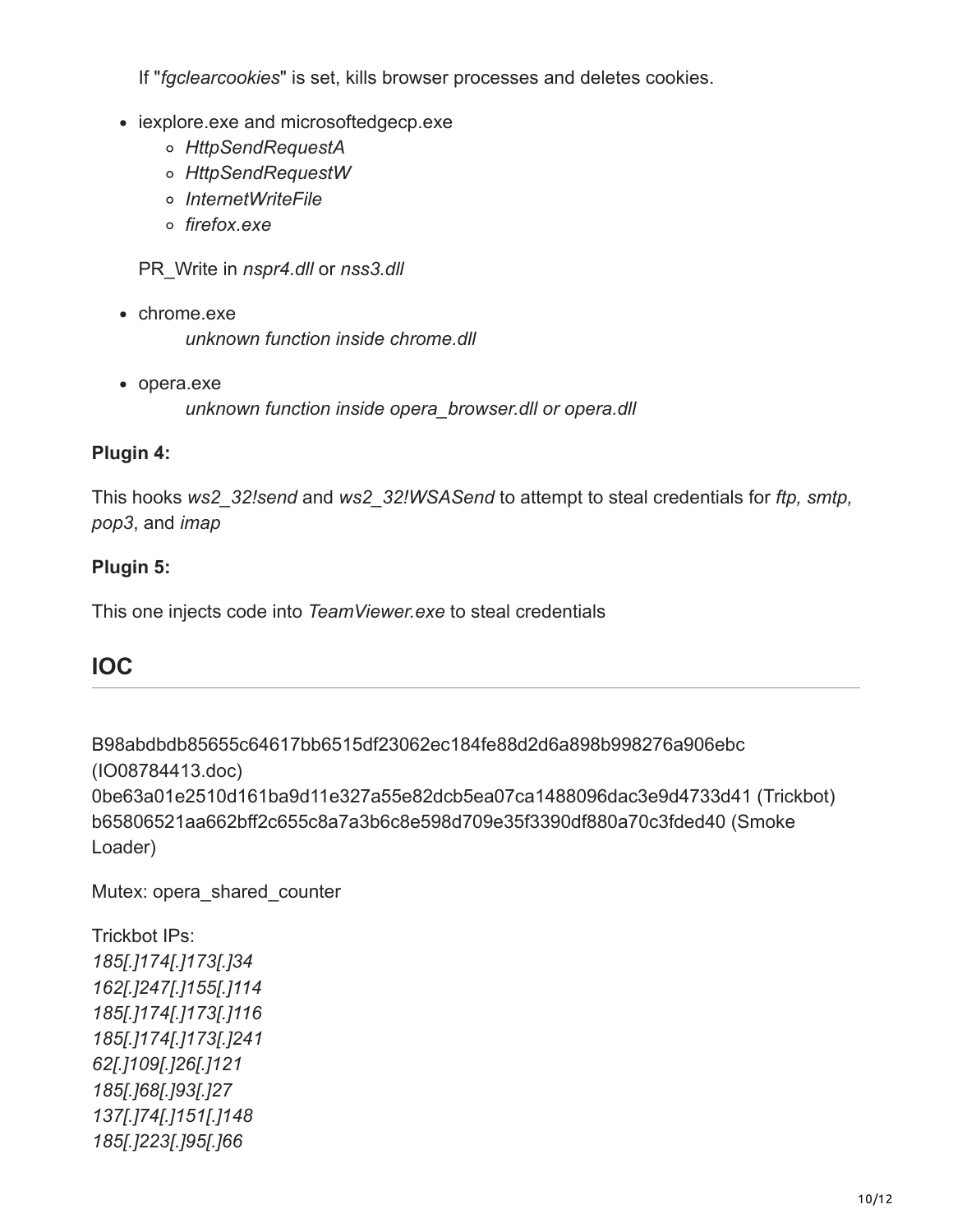*85[.]143[.]221[.]60 195[.]123[.]216[.]115 94[.]103[.]82[.]216 185[.]20[.]187[.]13 185[.]242[.]179[.]118 62[.]109[.]26[.]208 213[.]183[.]51[.]54 62[.]109[.]24[.]176 62[.]109[.]27[.]196 185[.]174[.]174[.]156 37[.]230[.]112[.]146 185[.]174[.]174[.]72*

Smoke Loader domains: *ukcompany[.]me ukcompany[.]pw ukcompany[.]top*

Dropped File: *%appdata%\Microsoft\Windows\[a-z]{8}\[a-z]{8}.exe*

Scheduled Task: *Opera scheduled Autoupdate [0-9]{1-10}*

## **Conclusion**

We have seen that the trojan and botnet market is constantly undergoing changes. The players are continuously improving their quality and techniques. They modify these techniques on an ongoing basis to enhance their capabilities to bypass security tools. This clearly shows how important it is to make sure all our systems are up to date. Organizations can utilize a multi-layered defensive approach to detect and protect against these kinds of threats. Talos continues to monitor these campaigns as they evolve to ensure that defenses protect our customers. We strongly encourage users and organizations to follow recommended security practices, such as installing security patches as they become available, exercising caution when receiving messages from unknown third parties, and ensuring that a robust offline backup solution is in place. These practices will help reduce the threat of a compromise, and should aid in the recovery of any such attack.

### **Coverage**